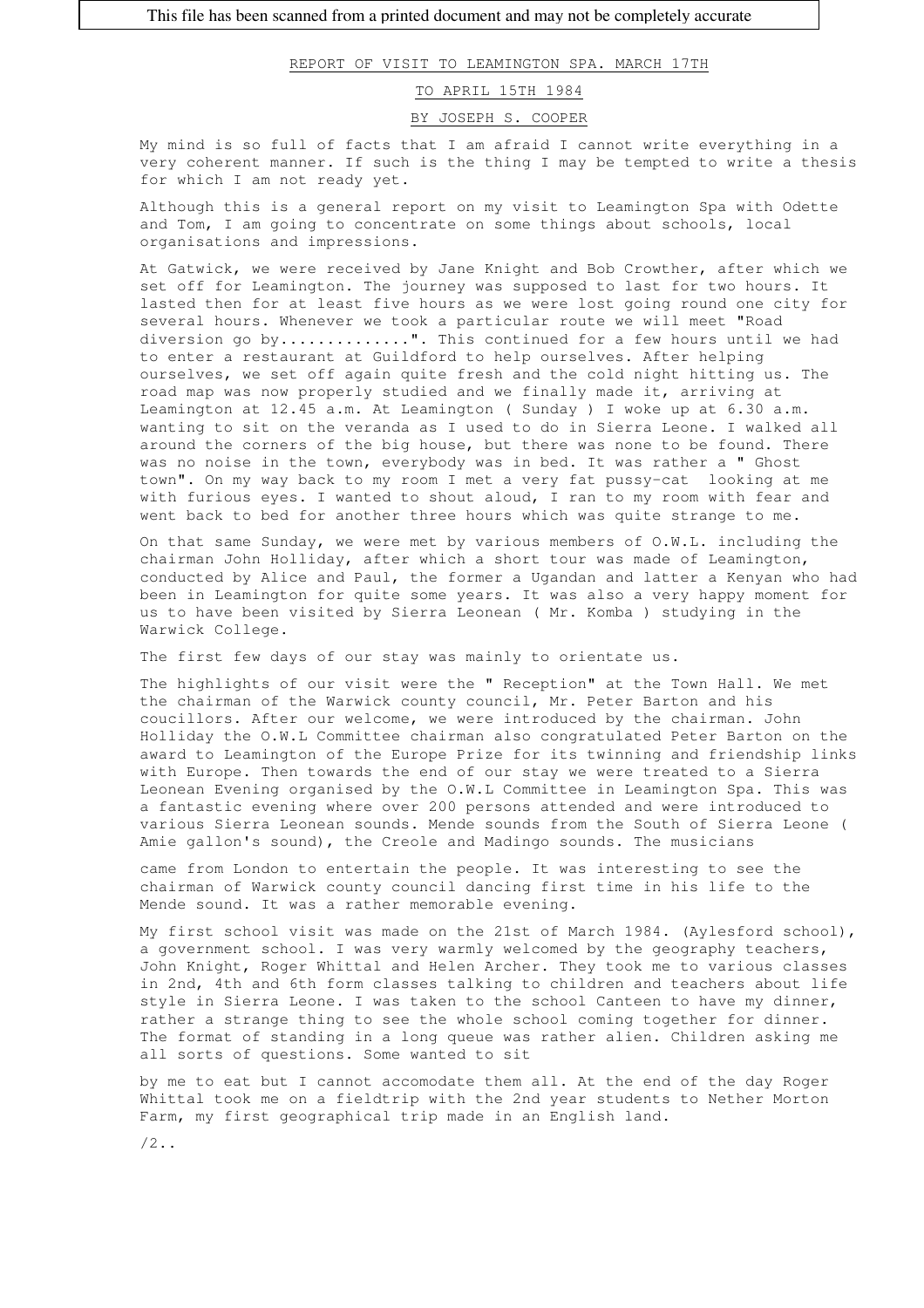My visit to Kingsley school (Private school), my own link school was another interesting one. Children were keen on seeing me in their Assembly Hall. They were all looking at me. Was it because I was strange or they were waiting for an introduction from the Headmistress Mrs. Fairhurst? My being introduced brought applauds from all the children in the Hall.

It was rather infortunate that I didn't meet Mrs. Eilleen Chronicle, link Coordinator in the school, but she handed me over to Mrs Stella Moore a very keen hardworking geography teacher. She made my visit to the school so interesting that I felt like staying there for another one month. As usual I was taken round to talk to various pupils. She made me taught the climate of Sierra Leone for one period; after which I talked to the sixth form pupils about life styles in Sierra Leone.

Stella took me to the Kenilworth Castle and Stoneleigh where I saw the first thatch house in Britain. It was stated that rich people can afford to build the thatch houses as it was difficult to maintain and insurance also was high.

Similar visits were made to various schools such as Campion School, Trinity school, Castle Hall school, St. Joseph school, Milverton combined school and St. Mary's. At Milverton school, a big notice board was seen with all sorts of information on the O.W.L., with more information on Sierra Leone in particular. This was through the effort of the abled and energetic coordinator Bob Crowther. A Mende sound was played and I demonstrated to the pupils and teachers how to dance to it. They later took part with me and everybody was dancing " Funk " or "Raggae" rather than Sierra Leonean dance. The children in this school were quite informed about Sierra Leone.

Normal school hours are from 9.00 a.m. to 3.00 p m. and all schools are well established. The country is so advanced that education is free and compulsory. Most schools don't use uniforms. Schools are well equipped with resources which make work easier for them.

The children come to school speaking English Language as their first language and they are also taught in it. This I felt would make work tearless. There were some Asians in all schools mostly the "Indian Sikhs" who can speak English but their accents were different. It was interesting to see that in Campion school, most sixth formers were Indians with very few English students. I was puzzled at this episode.

During my visits in the schools I found it a little bit difficult to understand the children since they were very fast at speaking. I caught up with them them after several contacts with various people.

The style of teaching was purely based on the children finding out on their own with the teacher's guidance. There were teaching aids right across the schools. Some schools especially secondary schools were taught in a less formal way; and this made the children to be also less formal. They called their teachers by their first names.

Looking at the different syllabuses in geography, there were some similarities to Sierra Leone's and the major differences were in the Regional aspects. Teachers only teach about the British Isles and East Anglia, no other regions. This made children not to know the position of Sierra Leone in the world. I was pleased to hear that some schools will be doing west Africa next school year.

Classes in all schools I visited were very small as compared to Sierra Leone's. The number in each class was ranging from 20 -25 pupils.

We were taken to coventry Polytechic University by Phil Harris one time Biology Lecturer in the Njala University College. We were taken to various departments in the university which were quite unique and sophisticated. At coventry also, Jane Kight took us to the OXFAM shop, where second hand materials were sold. We had an audience with the workers, some of whom were voluntary workers. This was just one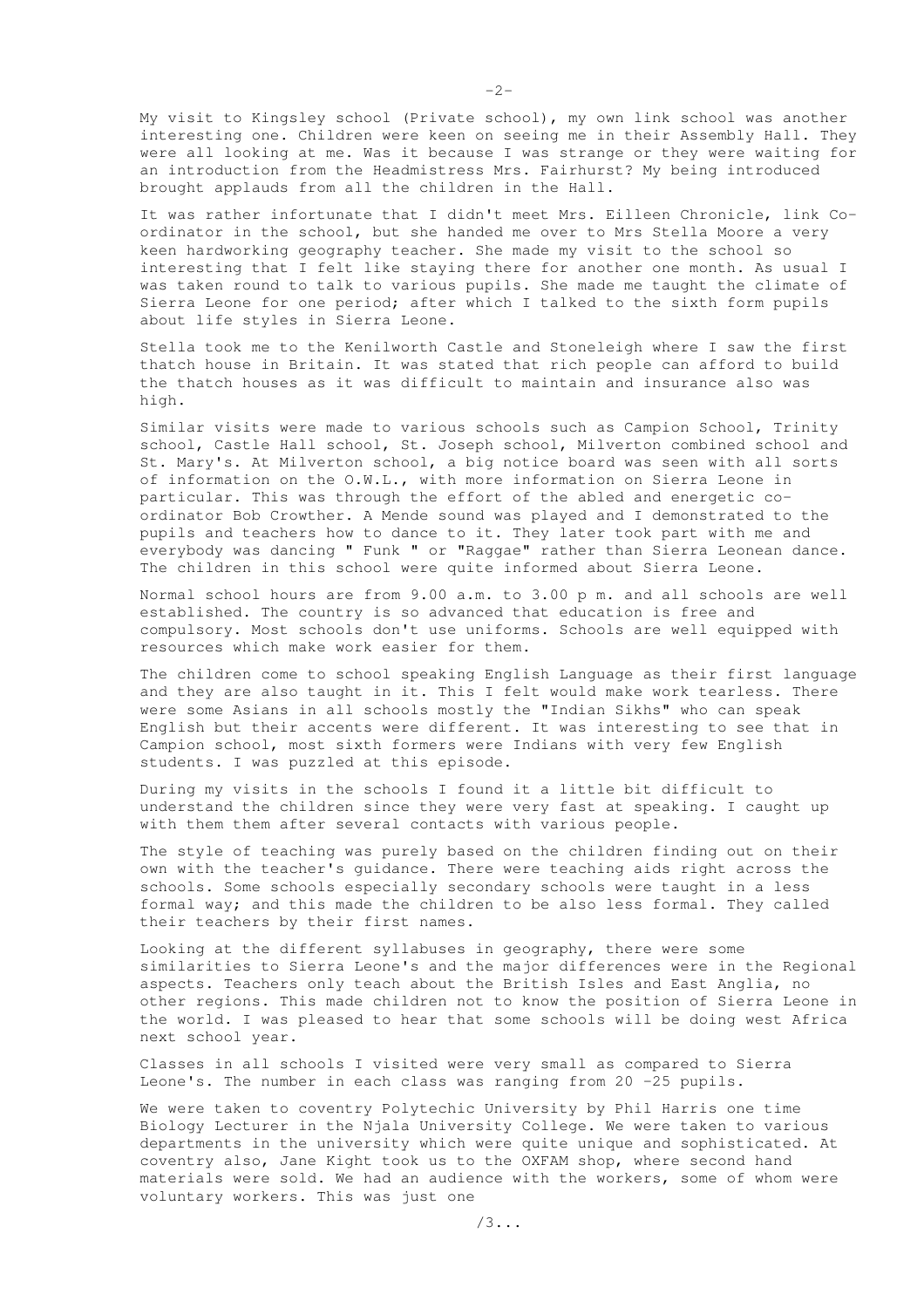aspect of the activities of OXFAM. Interviews were conducted by the local radio stations "Mercia round" and "B.B.C. 4" on our impression about Britain.

Still at coventry, we were taken round the major social services centre ( old people's homes), these included, Foleshill Family Centre, Wilfred Spencer and Stone Bridge respectively.' Most of the people around the ages of 50 years to 65 years.

They were given all the comforts they needed. I was made to understand that they were sent into these homes because their children could not take care of then since they disturbed a lot and that if their children were working, there would be nobody to take care of them. The need arises for their being sent to these hones. Most people working in these homes were not paid. It was purely a voluntary service.

At Stonebridge there were over 100 disadvantaged son and women working in a factory where miscellaneous articles were packetted. They were quite happy in receiving us in their factory. They get only 44.00 per week. Some of then were having psychiatric illness. They were kept bury because idling was not encouraged in the Enlish Land.

At Stratford on Avon, we met another OXFAM group all women but some of them were in their "forties" actively involved in the daily activity of this organisation. Most of then were also voluntary workers in the OXFAM shop. We had a meeting with these ladies and it was important to note that I van the youngest among then. They asked numerous questions on Sierra Leone. This was one of the sent enthusiastic group. In a priviledge conversation with the groupp's chairlady, she asked me whether son help their wives in cooking at home or help in washing up. I replied that cooking in our society was not a man's Job, but a women's. She said to me that I should always learn to help my wife. In Stratford the chairlady of the OXFAM group took us to one of the most important tourist centres, Ann Harthaway's place, where Shakespeare used to stay; the birth place of Shakespeare, the school he attended, "Edward the sixth Grammar school. Later also, we were taken to the Royal Shakespeare Theatre to no\* "The Merchant of Venice" under the auspices of John Holliday the Chairman of the O.W.L. Committee.

My second geography trip was made to Wales , the hilly region of the United Kingdom. The trip was organised by Martyn Bradley a teacher in Trinity school, a never to be forgotten trip. It was rather very interesting to come across the former railway coaches of Sierra Leone at Welshpool running as Passenger train. In Wales, we visited Aberyst Wyth a beautiful coastal town and tourist centre during summer. I was also priviledged to travel in a train from a slate quarry to Tywyn. I found this trip quite fascinating.

## IMPRESSIONS

On arrival in Gatwick, the long road from the airport to Leamington provided a beautiful scene- lights all along the road though I didn't view the landscape since it was a night journey. In the morning ( Sunday) I didn't see anybody in the streets of Leamington end all shops were closed to observe the sunday. My visit to town the next morning showed so a different picture, the women nicely dressed, some with babies not on their backs as I was expecting but in baby carriers of different sorts. Some women were not having babies but pet dogs. Some of these dogs were directing blind people. I was expecting that blind people were directed by people as in Sierra Leone. The streets were quite busy with people shopping, same with green hair, blue hair ( Punks ) and some with British hair colour.

I very much admired the activities of the county council ( Warwickshire ) in that it spent quite a huge am on education. According to the Rates for I984- 85, Warwickshire county council, the money to be spent on education was £124 million and £20 million on social services to quote. No wondor schools are quite heavily equipped. Schools in general are not only heavily equipped but the organisation of the schools were quite good and heavily equipped but the organisation of the schools were quite unique and the teachers were duty conscious and time conscious which could be applied to every British.